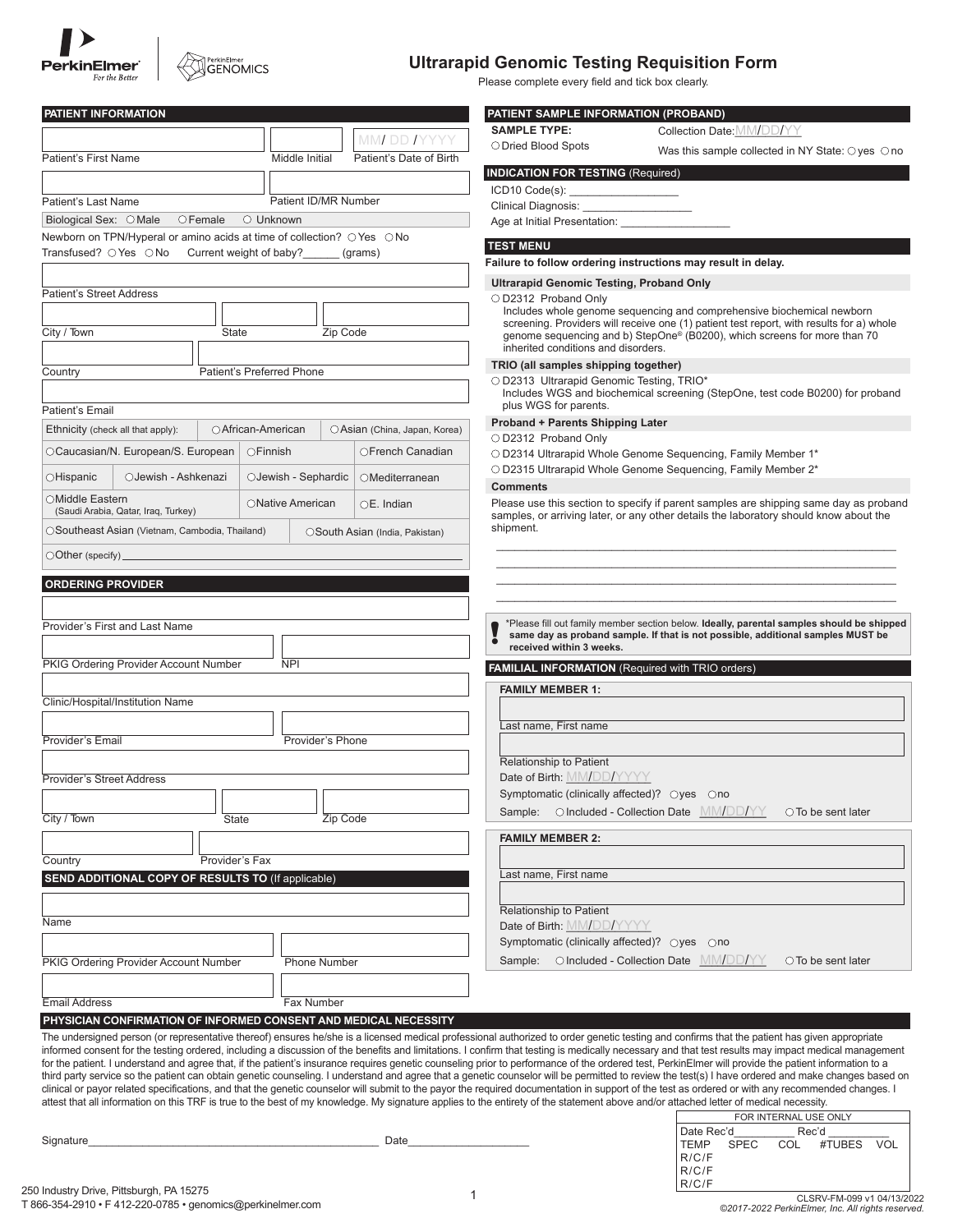

| <b>INSTITUTIONAL BILLING</b>                                                               |       |          |                                            |
|--------------------------------------------------------------------------------------------|-------|----------|--------------------------------------------|
|                                                                                            |       |          |                                            |
| Institution/Organization Name                                                              |       |          | PerkinElmer Genomics Billing Account ID    |
|                                                                                            |       |          |                                            |
| <b>Contact Name</b>                                                                        |       |          | <b>Contact Phone</b>                       |
| <b>PATIENT BILLING</b>                                                                     |       |          |                                            |
| Amount Enclosed (Please make checks payable to: PerkinElmer Genetics, Inc.)<br>○ Check: \$ |       |          |                                            |
| O Credit Card (Please fill out all information):                                           |       |          |                                            |
|                                                                                            |       |          |                                            |
| <b>Credit Card Number</b>                                                                  |       |          | <b>CVV</b>                                 |
|                                                                                            |       |          | <b>MMAYY</b>                               |
| <b>Credit Card Billing Street Address</b>                                                  |       |          | Card Exp. Date<br>Cardholder Phone         |
|                                                                                            |       |          |                                            |
| City / Town                                                                                | State | Zip Code | Cardholder Printed Name as Appears on Card |

Cardholder Signature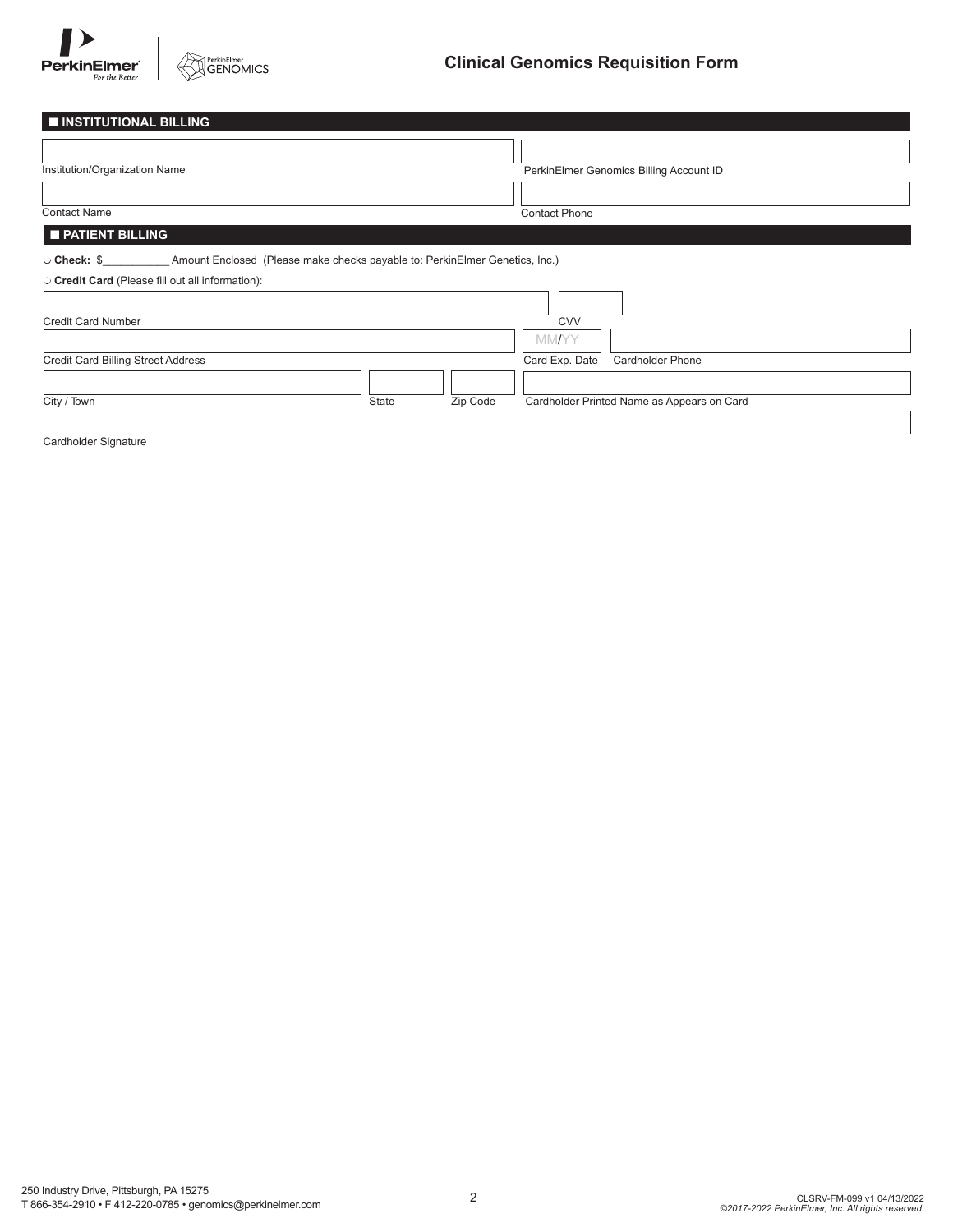

PerkinElmer<br>GENOMICS

**DETAILED MEDICAL RECORDS, CLINICAL SUMMARY, PICTURES AND FAMILY HISTORY MUST BE ATTACHED FOR ALL CASES. CLINICAL INFORMATION IS CRUCIAL FOR ACCURATE INTERPRETATION OF RESULTS.**

# **ADDITIONAL OPTIONAL PHENOTYPE / PATIENT HISTORY SECTION** (Check all that apply)

Clinical diagnosis:

Age of manifestation: example of manifestation: example of manifestation: example of manifestation: example of  $\sim$ 

# **A. NEUROLOGY**

| 1. Behavioral abnormality |  |
|---------------------------|--|
|---------------------------|--|

- $0.11$  Autism
- 1.2 Attention deficit disorder
- O 1.3 Psychiatric diseases

#### **2. Brain imaging**

- 2.1 Abnormal myelination
- 2.2 Abnormal cortical gyration
- 2.3 Agenesis of corpus callosum
- 2.4 Brain atrophy
- 2.5 Cerebellar hypoplasia
- 2.6 Heterotopia
- 2.7 Holoprosencephaly
- 2.8 Hydrocephalus
- 2.9 Leukodystrophy
- 2.10 Lissencephaly

#### **3. Developmental delay**

- 3.1 Delayed motor development
- 3.2 Delayed language development
- 3.3 Developmental regression
- 3.4 Intellectual disability
- **4. Movement abnormality**
- 4.1 Ataxia
- 4.2 Chorea
- 4.3 Dystonia
- 4.4 Parkinsonism
- **5. Neuromuscular abnormality**
- 5.1 Muscular hypotonia
- 5.2 Muscular hypertonia
- 5.3 Hyperreflexia
- 5.4 Spasticity

#### **6. Seizures**

- 6.1 Febrile seizures
- 6.2 Focal seizures
- 6.3 Generalized seizures
- **7. Others**
- 7.1 Craniosynostosis
- 7.2 Dementia
- 7.3 Encephalopathy
- 7.4 Headache / Migraine
- O 7.5 Macrocephaly
- 7.6 Microcephaly
- 7.7 Neuropathy

250 Industry Drive, Pittsburgh, PA 15275

O 7.8 Stroke

# **B. METABOLISM**

- O 1. Abnormal creatine kinase
- 2. Decreased plasma carnitine
- 3. Hyperalaninemia 4. Hypoglycemia
- 5. Increased CSF lactate
- 6. Increased serum pyruvate
- 7. Ketosis
- O 8. Lactic acidosis
- 9. Organic aciduria
- **C. EYE**
- O 1. Blepharospasm
- O<sub>2</sub>. Cataract
- 3. Coloboma
- 4. Glaucoma
- 5. Microphthalmos
- 6. Nystagmus
- 7. Ophthalmoplegia
- O 8. Optic atrophy
- O. 9 Ptosis
- 10. Retinitis pigmentosa
- O 11. Retinoblastoma
- O 12 Strabismus
- 13. Visual impairment

# **D. MOUTH, THROAT AND EAR**

- 1. Abnormality of dental color
- 2. Cleft lip / palate
- 3. Conductive hearing impair.
- 4. External ear malformation
- 5. Hypodontia
- 6. Sensoneural hearing impair.

#### **E. SKIN, INTEGUMENT AND SKELETAL**

- **1. Skeletal**
	-
- 1.1 Abnormal limb morphology
- 1.2 Abnormal skeletal system
- 1.3 Abnormal vertebral column
- 1.4 Joint hypermobility
- O 1.5 Multiple joint contractures

T 866-354-2910 • F 412-220-0785 • genomics@perkinelmer.com CLSRV-FM-099 v1 04/13/2022

3

*©2017-2022 PerkinElmer, Inc. All rights reserved.*

- O 1.6 Polydactyly
- O 1.7 Scoliosis
- O 1.8 Syndactyly

**OTHER:**

O 1.9 Talipes equinovarus

**3. Endocrine**

3.1 Diabetes mellitus

 3. Hypogonadism 4. Hypospadias 5. Infertility **I. ONCOLOGY**

 4. Leukemia 5. Myelofibrosis 6. Neoplasm of the lung O 7. Neoplasm of the skin O 8. Paraganglioma 9. Pheochromocytoma

 $O<sub>2</sub>$  Anemia

 3. Immunodeficiency 4. Neutropenia O 5. Pancytopenia 6. Abnormal hemoglobin 7. Splenomegaly O 8. Thrombocytopenia

 2. Failure to thrive 3. Hemihypertrophy 4. Hydrops fetalis  $0.5$  IUGR

 6. Oligohydramnios O 7. Overgrowth O 8. Polyhydramnios 9. Premature birth O 10. Short stature O 11. Tall stature

 3.2 Hypo / hyperparathyroidism 3.3 Hypo / hyperthyroidism **H. REPRODUCTION**

O 1. Abnormal external genitalia 2. Abnormal internal genitalia

O 1. Adenomatous polyposis 2. Breast carcinoma 3. Colorectal carcinoma

**J. HEMATOLOGY AND IMMUNOLOGY**  1. Abnormality of coagulation

**K. PRENATAL AND DEVELOPMENT**  1. Dysmorphic facial features

- **2. Skin and integument**
- 2.1 Abnormal skin pigmentation
- 2.2 Abnormal hair
- 2.3 Abnormal nail
- 2.4 Hyperextensible skin

**F. CARDIOVASCULAR** O 1. Angioedema 2. Aortic dilatation 3. Arrhythmia 4. Coarctation of aorta 5. Defect of atrial septum O 6. Defect of ventricular septum 7. Dilated cardiomyopathy

O 8. Hypertension

O 10. Hypotension O 11. Lymphedema

O 14. Stroke

9. Hypertrophic cardiomyopathy

O 12. Malf. of heart and great vessels

**GENITOURINARY, ENDOCRINE**

13. Myocardial infarction

O 15. Tetralogy of Fallot 16. Vasculitis

**G. GASTROINTESTINAL,**

1.1 Aganglionic megacolon

1.4 High hepatic transaminases

 2.1 Abnormal renal morphology 2.2 Abnormal urinary system

2.6 Renal tubular dysfunction

 2.3 Hydronephrosis O 2.4 Renal agenesis 2.5 Renal cyst

**1. Gastrointestinal**

O 1.2 Constipation O 1.3 Diarrhea

O 1.5 Gastroschisis O 1.6 Hepatic failure 1.7 Hepatomegaly O 1.8 Obesity O 1.9 Pyloric stenosis O 1.10 Vomiting **2. Genitourinary**

 $O$  2.5 Ichthyosis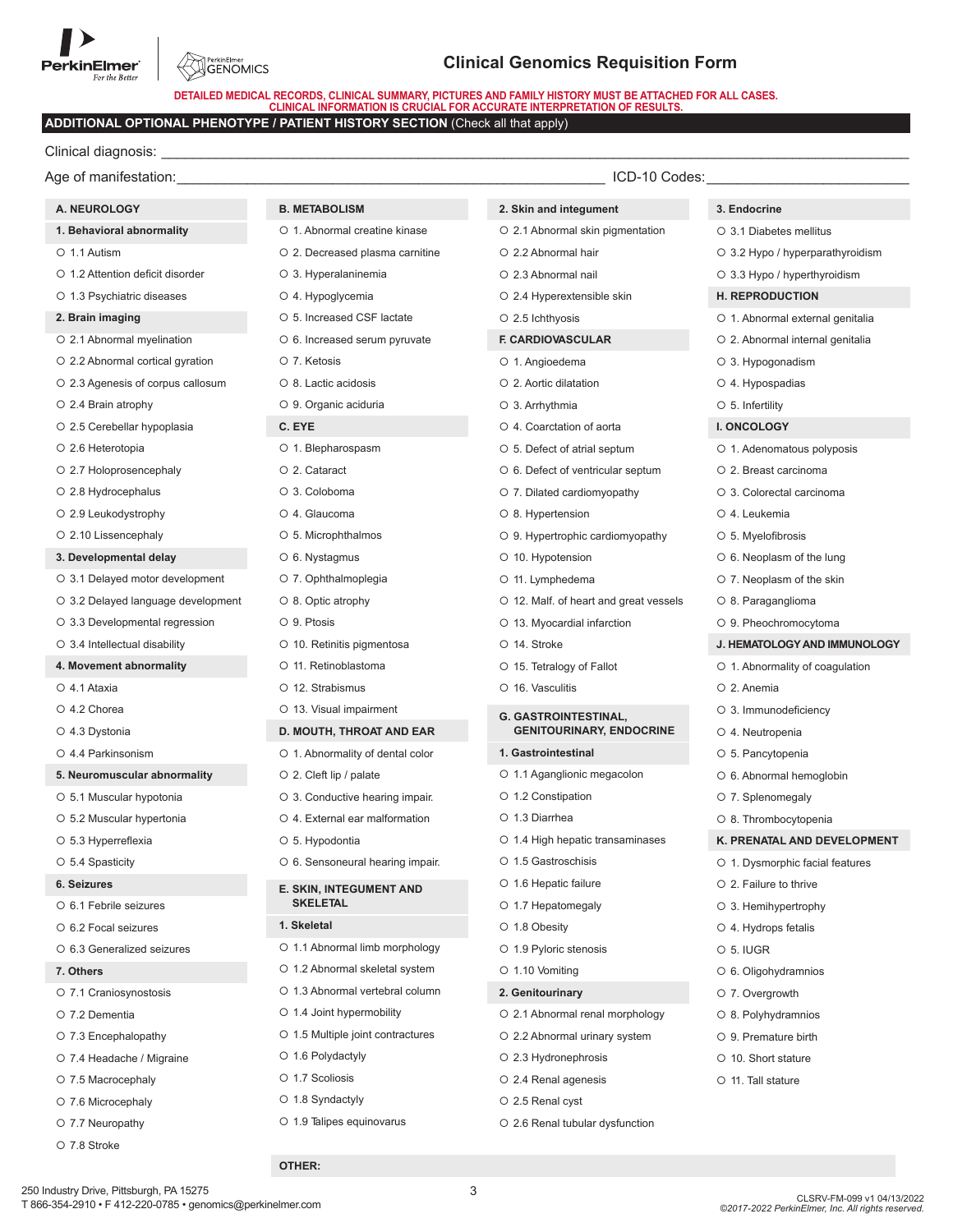



# **U.S. CLINICAL INFORMED CONSENT FORM**

PerkinElmer Genetics, Inc., ("PerkinElmer") requires a completed Patient's Informed Consent Form (ICF) for testing to be performed. The ICF must be completed by the patient, or a legally authorized representative of the patient (or by the healthcare provider where permitted under applicable law or regulation). For any patient below the age of majority, the ICF must be completed by the patient's legally authorized representative.

The purpose of this ICF is to provide you with a description of the Test ordered, known risks and benefits of the Test, anonymization of personal health information ("PHI"), sample and data retention, research opportunities, and the reporting of secondary findings, if applicable. Given the complexity of the type of the Test, it is recommended that you and/or your child receive genetic counseling by a trained genetics professional before and after the testing is performed.

#### **TEST INFORMATION**

Your healthcare provider ("HCP") has recommended that you, or your child, receive enzymatic, biochemical or molecular genetics clinical testing ("Test") indicated on the submitted Test Requisition Form ("Requisition"). For more information on the reasons your HCP has ordered the Test, and the disorders your HCP is having you tested for, please consult with your HCP. You are free to decide if you want this Test performed or not. Providing a Sample and undergoing the Test is voluntary and you may withdraw your consent without penalty at any time.

 *Enzyme/Biomarker Test:* This type of test measures the presence or absence of enzymes/biomarkers and/or their level of activity in an individual. Only the enzymes/ biomarkers identified on the requisition will be tested. Results from this type of Test may indicate the presence of a specific condition or conditions, and follow-up confirmatory testing may be recommended.

 *Genetic/Genomic Test:* This type of Test analyzes one or more segments of your DNA depending on the assay requested. This Test is used to identify what, if any, DNA variant(s) you or your child is carrying which is causing the specific disease or condition you are being tested for. Identifying the mutation may be useful for diagnostic and treatment purposes, and allows at-risk family members to be tested. Only the genes identified on the Requisition will be analyzed. In some cases, we may not be able to determine with certainty which gene is actually causing the disease.

## **TEST METHOD**

If you consent to the Test, your HCP will take a sample of your and/or your child's blood, saliva, body fluid, tissue or other sample type. Your Sample will be sent to PerkinElmer's laboratories in the United States for the Test; the majority of testing will be performed at our laboratory headquarters in Pittsburgh, PA.

Under some circumstances, including inadequate or poor quality sample, an additional Sample may be required for Tests to be performed.

#### **TEST RESULTS**

Your treating HCP has sole responsibility for all decisions concerning the possible management of your diagnosis and disease; PerkinElmer will not provide a diagnosis. PerkinElmer will report Test results only to your HCP via secure email, a secure internet portal, or fax. Your HCP is responsible for communicating with you regarding the results of the Test and may refer you or your child to a specialist for further clinical evaluation and confirmation of diagnosis, if applicable. Possible results for Genetic/Genomic Tests include:

- 1. *Positive:* A positive genetic test result may indicate that you are a carrier of, predisposed to, or have the specific disease or condition being tested for. A positive genetic test may limit your access to health insurance or life assurance coverage; for example, a life insurance company might ask you to provide genetic information indicating a disorder if this information is available to you.
- 2. *Negative:* A negative result indicates that no disease-causing variant was identified in the Test performed. No Test can rule out all genetic diseases or conditions. A negative result does not guarantee that you are free from genetic disorders or other medical conditions.
- 3. *Inconclusive/Variant of Uncertain Significance:* A variant of uncertain significance (VOUS) result indicates that a DNA change was detected, but it is currently unknown if the variant is associated with a genetic disorder. A VOUS is not the same as a positive result and does not clarify whether there is an increased risk to develop a genetic disorder. The variant could be a benign change or it could be indicative of disease/disease-causing.
- 4. *Unexpected Results:* In rare instances, this Test may reveal an important genetic change that is not directly related to the reason for ordering this test. This information would be disclosed to your HCP if it potentially impacts medical care, and you have consented to receive this type of result

#### **TEST REPORT**

Reported disease-causing variants are described as pathogenic variant(s), likely pathogenic variants(s), or variant(s) of uncertain significance in genes interpreted to be responsible for, or potentially contributing to, a disease or condition. In addition, variants in genes not known to be associated with disease but for which there is evidence to suggest an association with disease may also be reported. For testing performed on prenatal samples or for screening of apparently healthy individuals, only variants classified as pathogenic or likely pathogenic will be reported.

When Whole Exome Sequencing (WES) or Whole Genome Sequencing (WGS) tests are ordered by your HCP, you have the option to receive some findings not directly related to the reason for ordering the Test called "Secondary Findings". When Secondary Findings are requested, only Pathogenic or Likely Pathogenic findings will be reported, where applicable. Please read the Secondary Findings sections on page 3 and/or 4 of this consent form for more information, and available reporting options. For prenatal samples, secondary findings for the proband are not available.

## **INFORMATION ABOUT PARENTAL AND FAMILIAL SAMPLES**

In some circumstances, it may be helpful for additional family members to undergo testing in order to provide information that can aid in the interpretation of the WES/WGS test results. These Tests could be part of a TRIO Test or as stand-alone targeted testing. PerkinElmer, in consultation with the HCP, will decide if other family members need to be tested. If the HCP recommends testing for additional family members, only the Test performed will be reported. If undergoing a TRIO WES or WGS test, family members will have the option to receive information about secondary findings either as a part of the proband report or as a standalone parental report. A full analysis of the parental samples for secondary findings will only be completed if standalone reports are selected (for an additional charge). If family members elect to receive information about secondary findings either as part of the proband report or as a standalone report, the family member must sign all applicable sections on page 3 and/or 4 of this form.

#### **TEST LIMITATIONS**

Due to current limitations in technology and incomplete knowledge of diseases and genes, some variants may not be detected by the Test ordered. There is a possibility that the Test result that is uninterpretable or of unknown significance may require further testing when more information is gained. In rare circumstances, Test results may be suggestive of a condition different from that which was originally considered for the purpose of consenting to this Test. The Test may also find variants or genes that lead to conditions for which you currently do not have symptoms or may not be related to your current condition.

#### **TEST RISKS**

Patients and family members may experience anxiety before, during, and/or after testing. Testing multiple family members may reveal that familial relationships are not biologically what they were assumed to be. For example, the Test may indicate non-paternity (the stated father of an individual is not the biological father) or consanguinity (the parents of an individual are closely related by blood). These biological relationships may need to be reported to the HCP who ordered the test.

Taking a blood or tissue sample from you and/or your child may lead to mild pain, bruising, swelling, redness, and a slight risk of infection. Light-headedness, fainting or nausea may occur if your HCP collects blood or tissue samples. These side-effects are typically brief and transient, but you should contact your HCP if you and/or your child require treatment. Under some circumstances an additional sample may be required for Tests to be performed.

A positive test result may limit your access to health insurance or life assurance coverage; for example, a life insurance company might ask you to provide genetic information indicating a disorder if this information is available to you. Please refer to information on the Genetic Information Nondiscrimination Act (GINA) and applicable local laws for more information.